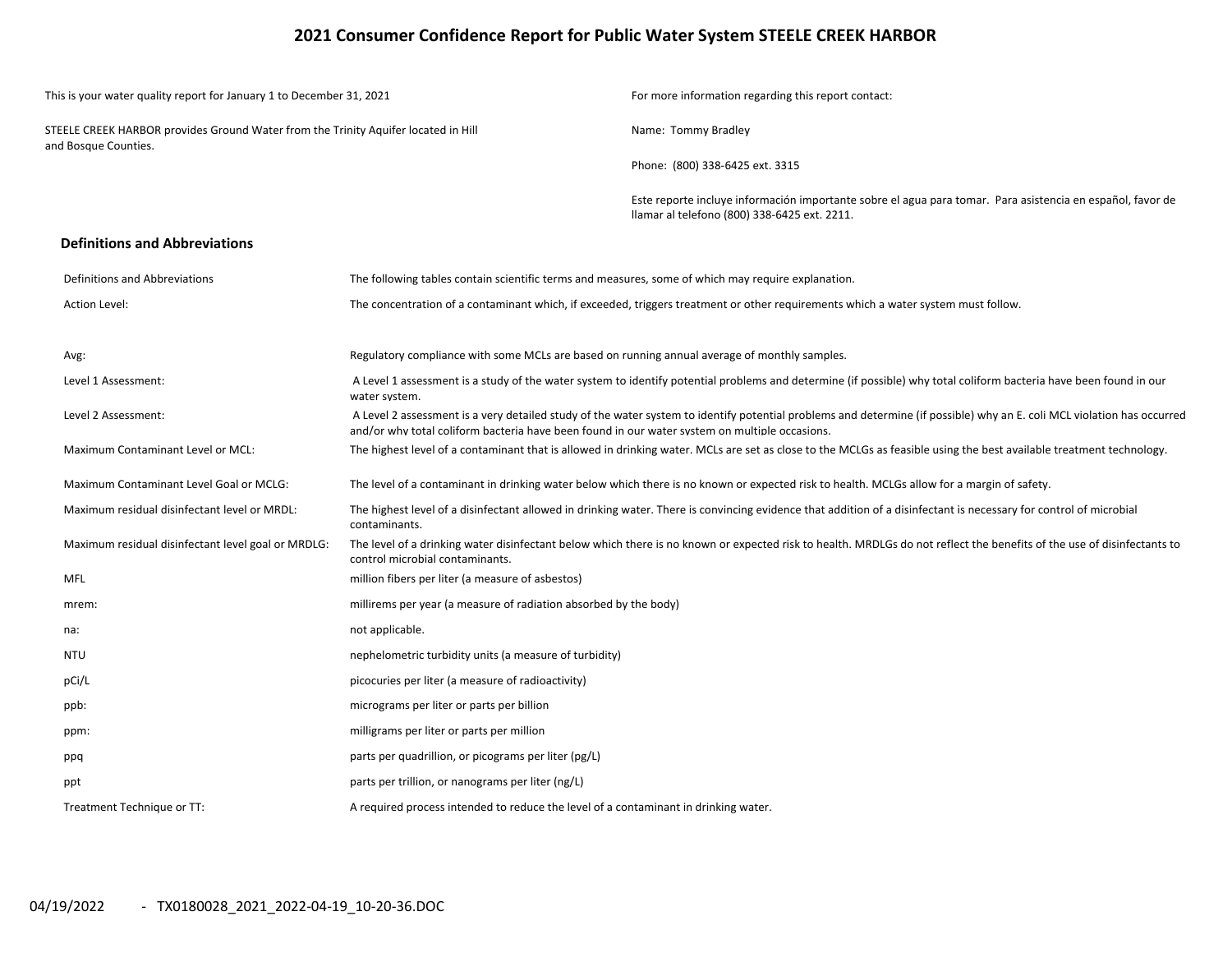## **Information about your Drinking Water**

The sources of drinking water (both tap water and bottled water) include rivers, lakes, streams, ponds, reservoirs, springs, and wells. As water travels over the surface of the land or through the ground, it dissolves naturally‐occurring minerals and, in some cases, radioactive material, and can pick up substances resulting from the presence of animals or from human activity.

Drinking water, including bottled water, may reasonably be expected to contain at least small amounts of some contaminants. The presence of contaminants does not necessarily indicate that water poses <sup>a</sup> health risk. More information about contaminants and potential health effects can be obtained by calling the EPAs Safe Drinking Water Hotline at (800) 426‐4791.

Contaminants that may be present in source water include:

‐ Microbial contaminants, such as viruses and bacteria, which may come from sewage treatment plants, septic systems, agricultural livestock operations, and wildlife.

‐ Inorganic contaminants, such as salts and metals, which can be naturally‐occurring or result from urban storm water runoff, industrial or domestic wastewater discharges, oil and gas production, mining, or farming.

‐ Pesticides and herbicides, which may come from <sup>a</sup> variety of sources such as agriculture, urban storm water runoff, and residential uses.

‐ Organic chemical contaminants, including synthetic and volatile organic chemicals, which are by‐products of industrial processes and petroleum production, and can also come from gas stations, urban storm water runoff, and septic systems.

‐ Radioactive contaminants, which can be naturally‐occurring or be the result of oil and gas production and mining activities.

In order to ensure that tap water is safe to drink, EPA prescribes regulations which limit the amount of certain contaminants in water provided by public water systems. FDA regulations establish limits for contaminants in bottled water which must provide the same protection for public health.

Contaminants may be found in drinking water that may cause taste, color, or odor problems. These types of problems are not necessarily causes for health concerns. For more information on taste, odor, or color of drinking water, please contact the system's business office.

You may be more vulnerable than the general population to certain microbial contaminants, such as Cryptosporidium, in drinking water. Infants, some elderly, or immunocompromised persons such as those undergoing chemotherapy for cancer; persons who have undergone organ transplants; those who are undergoing treatment with steroids; and people with HIV/AIDS or other immune system disorders, can be particularly at risk from infections. You should seek advice about drinking water from your physician or health care providers. Additional guidelines on appropriate means to lessen the risk of infection by Cryptosporidium are available from the Safe Drinking Water Hotline (800‐426‐4791).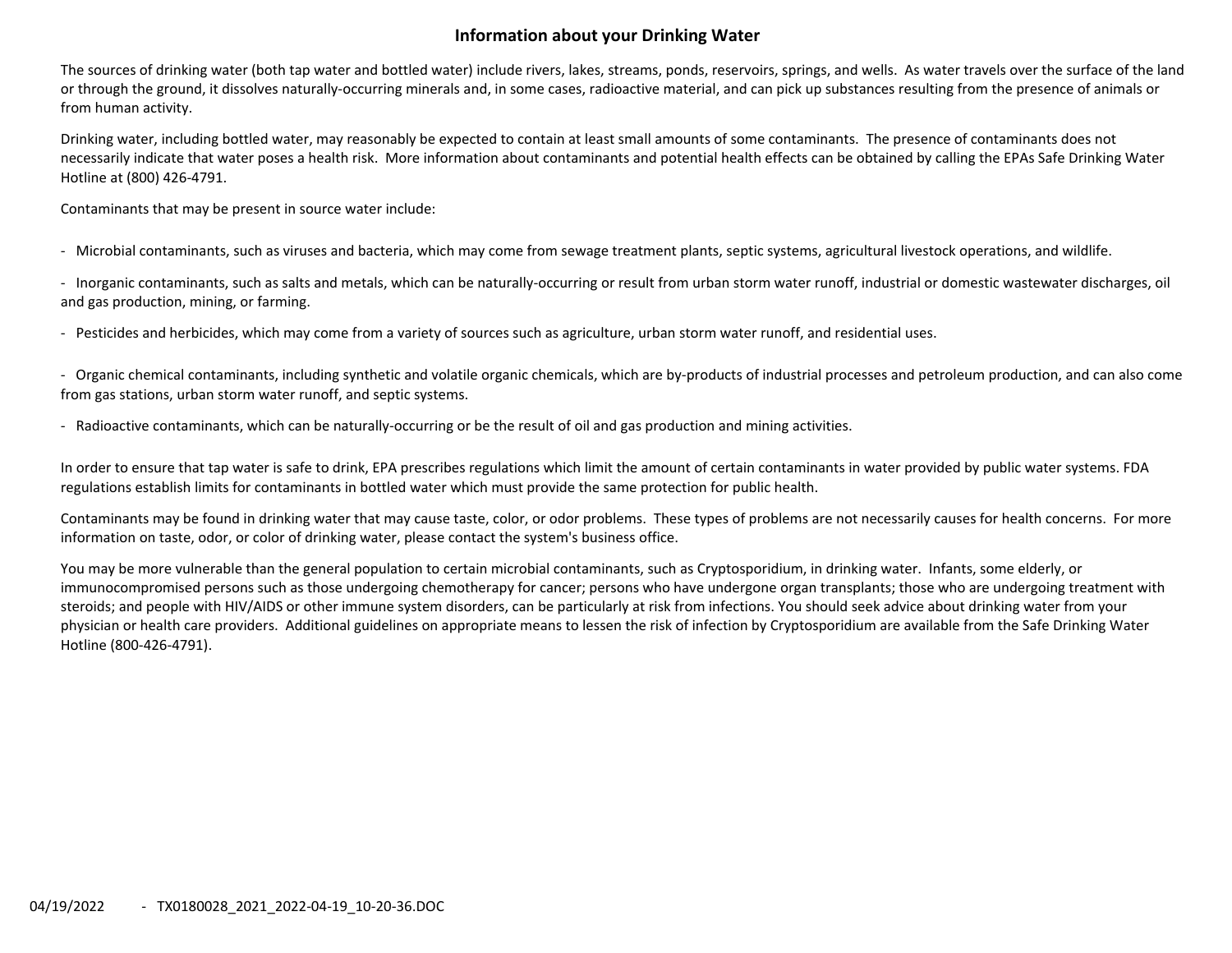If present, elevated levels of lead can cause serious health problems, especially for pregnant women and young children. Lead in drinking water is primarily from materials and components associated with service lines and home plumbing. We are responsible for providing high quality drinking water, but we cannot control the variety of materials used in plumbing components. When your water has been sitting for several hours, you can minimize the potential for lead exposure by flushing your tap for 30 seconds to 2 minutes before using water for drinking or cooking. If you are concerned about lead in your water, you may wish to have your water tested. Information on lead in drinking water, testing methods, and steps you can take to minimize exposure is available from the Safe Drinking Water Hotline or at http://www.epa.gov/safewater/lead.

### **Public Participation Opportunities**

Date: August 1, 2022 Time: 10:00 a.m. Location: HILCO United Services, 4581 FM 933, Whitney, TX 76692

### **Information about Source Water**

| <b>Water System Detail Information</b> |  |               |                            |                  |              |                              |                         |  |  |  |  |  |
|----------------------------------------|--|---------------|----------------------------|------------------|--------------|------------------------------|-------------------------|--|--|--|--|--|
| Water System No.:                      |  | TX0180028     |                            |                  |              | Federal Type:                | $\mathcal{C}$           |  |  |  |  |  |
| Water System Name:                     |  |               | <b>STEELE CREEK HARBOR</b> | <b>GW</b>        |              |                              |                         |  |  |  |  |  |
| <b>Principal County Served:</b>        |  | <b>BOSQUE</b> |                            |                  |              | <b>System Status:</b>        | $\overline{A}$          |  |  |  |  |  |
| Principal City Served:                 |  |               |                            |                  |              | <b>Activity Date:</b>        | $01 - 01 - 1913$        |  |  |  |  |  |
| <b>PBCU Sample Summary Results</b>     |  |               |                            |                  |              |                              |                         |  |  |  |  |  |
| <b>MP Begin Date</b>                   |  | <b>Type</b>   | # Samples                  | <b>Measure</b>   | <b>Units</b> | <b>Analyte Code/Name</b>     | <b>Last Sample Date</b> |  |  |  |  |  |
| 01-01-2018<br>$12 - 31 - 2020$         |  | 90%           | 5                          | 0.07             | MG/L         | <b>CU90 - COPPER SUMMARY</b> | 07-29-2020              |  |  |  |  |  |
| 01-01-2018<br>12-31-2020               |  | AL            | 0 Exceeding Action Level   |                  |              | <b>CU90 - COPPER SUMMARY</b> |                         |  |  |  |  |  |
| $01 - 01 - 2018$<br>$12 - 31 - 2020$   |  | AL            | 0 Exceeding Action Level   |                  |              | PB90 - LEAD SUMMARY          |                         |  |  |  |  |  |
| 01-01-2018<br>12-31-2020               |  | 90%           | 5                          | $\boldsymbol{0}$ | MG/L         | PB90 - LEAD SUMMARY          | 07-29-2020              |  |  |  |  |  |
| $01 - 01 - 2015$<br>12-31-2017         |  | 90%           | 5                          | 0.11             | MG/L         | <b>CU90 - COPPER SUMMARY</b> | 08-15-2017              |  |  |  |  |  |
| $01 - 01 - 2015$<br>12-31-2017         |  | AL            | 0 Exceeding Action Level   |                  |              | <b>CU90 - COPPER SUMMARY</b> |                         |  |  |  |  |  |
| $01-01-2015$<br>12-31-2017             |  | 90%           | 5                          | $\boldsymbol{0}$ | MG/L         | PB90 - LEAD SUMMARY          | 08-15-2017              |  |  |  |  |  |
| $01 - 01 - 2015$<br>12-31-2017         |  | AL            | 0 Exceeding Action Level   |                  |              | PB90 - LEAD SUMMARY          |                         |  |  |  |  |  |
| 01-01-2012<br>12-31-2014               |  | AL            | 0 Exceeding Action Level   |                  |              | <b>CU90 - COPPER SUMMARY</b> |                         |  |  |  |  |  |
| $01 - 01 - 2012$                       |  | 90%           | 5                          | 0.1              | MG/L         | <b>CU90 - COPPER SUMMARY</b> | 09-10-2014              |  |  |  |  |  |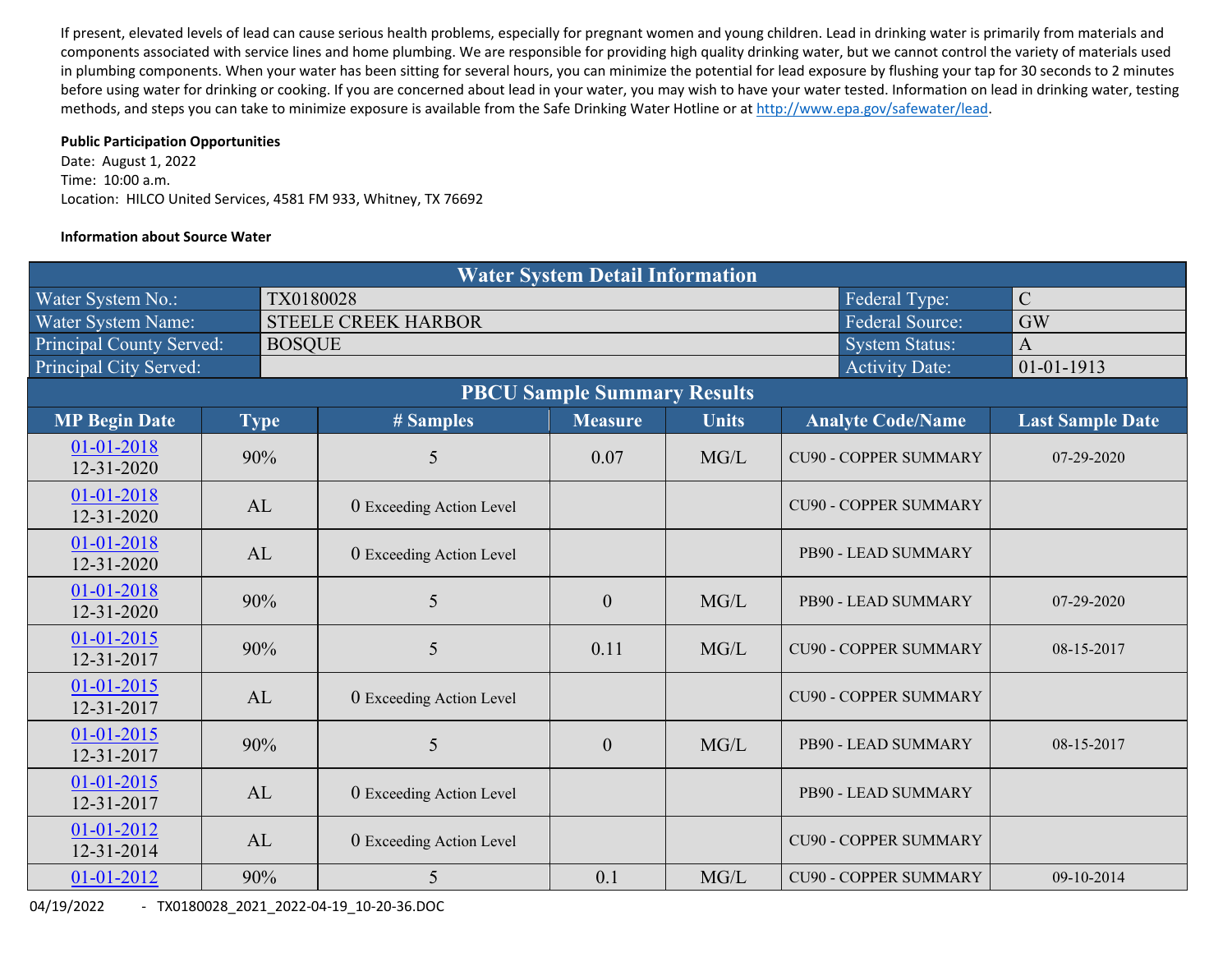| $12 - 31 - 2014$               |     |                          |                  |      |                              |            |
|--------------------------------|-----|--------------------------|------------------|------|------------------------------|------------|
| $01-01-2012$<br>12-31-2014     | 90% |                          | $\boldsymbol{0}$ | MG/L | PB90 - LEAD SUMMARY          | 09-10-2014 |
| $01-01-2012$<br>12-31-2014     | AL  | 0 Exceeding Action Level |                  |      | PB90 - LEAD SUMMARY          |            |
| 01-01-2001<br>12-31-2009       | AL  | 0 Exceeding Action Level |                  |      | <b>CU90 - COPPER SUMMARY</b> |            |
| $01 - 01 - 2001$<br>12-31-2009 | 90% |                          | 0.061            | MG/L | <b>CU90 - COPPER SUMMARY</b> | 07-20-2009 |
| $01 - 01 - 2001$<br>12-31-2009 | AL  | 0 Exceeding Action Level |                  |      | PB90 - LEAD SUMMARY          |            |
| $01 - 01 - 2001$<br>12-31-2009 | 90% |                          | 0.00059          | MG/L | PB90 - LEAD SUMMARY          | 07-20-2009 |

TCEQ completed an assessment of your source water, and results indicate that some of our sources are susceptible to certain contaminants. The sampling requirements for your water system is based on this susceptibility and previous sample data. Any detections of these contaminants will be found in this Consumer Confidence Report. For more information on source water assessments and protection efforts at our system contact Tommy Bradley at (800) 338‐6425 ext. 3315.

| <b>Lead and Copper</b> | <b>Date Sampled</b> | <b>MCLG</b> | <b>Action Level (AL)</b> | 90th Percentile | # Sites Over AL | <b>Units</b> | Violation | <b>Likely Source of Contamination</b>                                                                         |
|------------------------|---------------------|-------------|--------------------------|-----------------|-----------------|--------------|-----------|---------------------------------------------------------------------------------------------------------------|
| Copper                 | 07/29/2020          | 1.3         |                          | 0.07            |                 | ppm          |           | Erosion of natural deposits; Leaching from wood<br>preservatives; Corrosion of household plumbing<br>systems. |